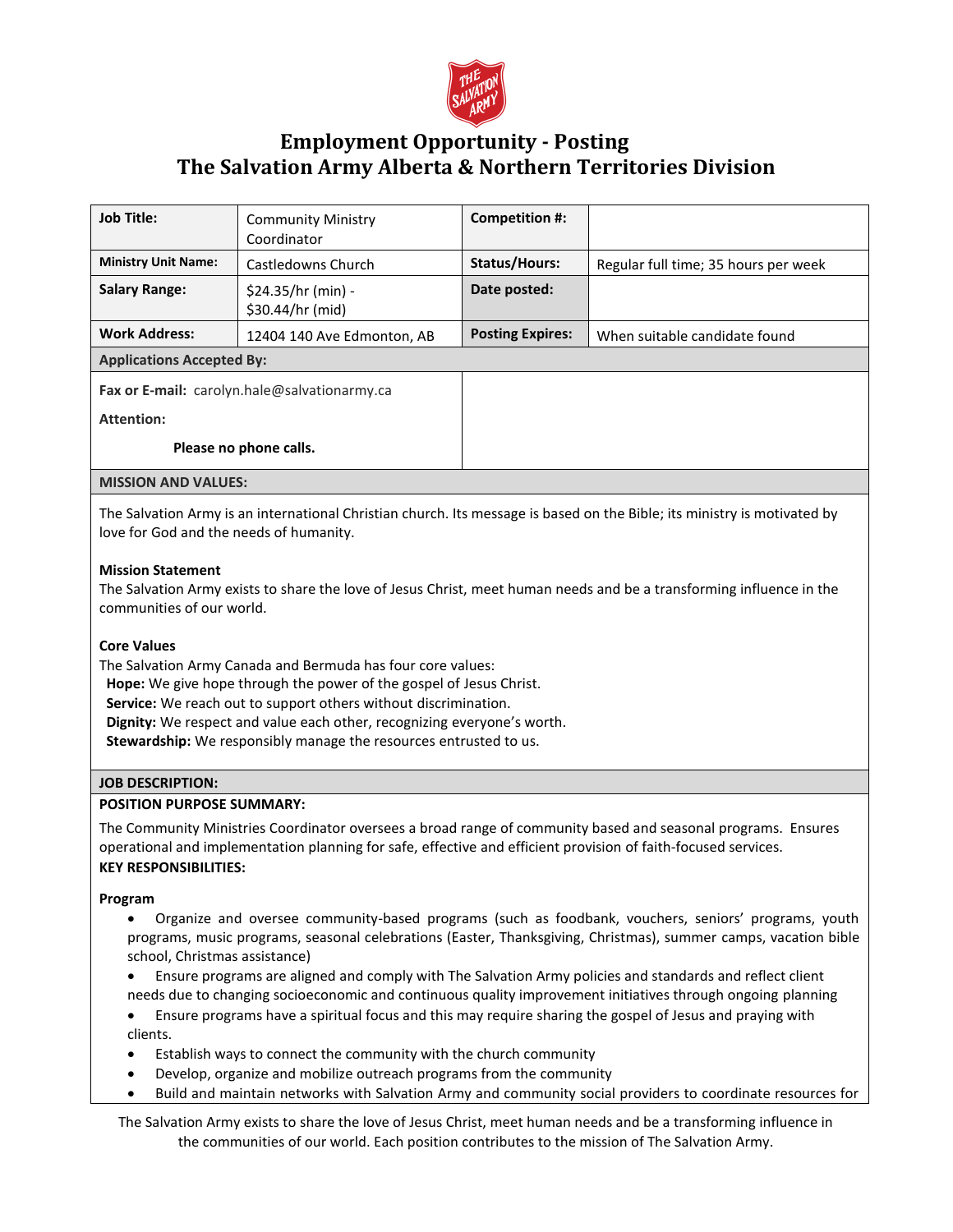

# **Employment Opportunity - Posting The Salvation Army Alberta & Northern Territories Division**

### clients

#### **Volunteer Management**

- Recruit volunteers for events and activity efforts, as well as all necessary support, resources and supplies.
- Support Community Ministry volunteers in completion of responsibilities relating to programs.
- Ensure ongoing volunteer training, including orientation of new volunteers.

#### **Administrative**

- Maintain records and provide program evaluations and/or statistical information as required by DHQ/THQ; includes maintain Link2Feed.
- Perform administrative tasks that support program objectives
- Provide input into the program budget, in collaboration with the Corps Officer ensuring diligent stewardship of resources
- Ensure the safe and accurate handling of all donated items
- Develop and/or implements policies and procedures, inclusive of safety and security
- Attends meetings as required by the Corps Officer

#### **QUALIFICATIONS AND EDUCATION REQUIREMENTS:**

*\*NOTE: For some jobs, you may be required to provide validated educational documentation.* 

#### **Education/Certifications:**

- The successful job applicant will have completed post-secondary diploma in human services or social services or equivalent
- Post-secondary education in religious studies is a strong asset

#### **Experience:**

- Minimum two years experience in a faith-based ministry setting
- Experience in a supervisory capacity and/or volunteer management
- Music knowledge (piano preferred)
- Understanding for individuals of diverse social and cultural backgrounds
- Knowledge of, or willingness to learn the standards, policies and procedures of The Salvation Army
- Respect and understanding of The Salvation Army its mission, culture, and values

NOTE: An alternative level of education and experience may be acceptable.

### **Required Skills/Knowledge:**

- Innovative proven ability to think "outside the box" to engage community for ministry outreach.
- Ability to use social media (advertise, create videos, posters)
- Strong sense of integrity and confidentiality.
- Problem solving, communication and organizational skills
- Strong interpersonal skills
- Able to work well in a team and independently
- Demonstrate a healthy sense of boundaries and a positive attitude
- Proficient in computer skills including Microsoft Office
- Willingness to learn and develop skills
- Able to lift 40 lbs.

The Salvation Army exists to share the love of Jesus Christ, meet human needs and be a transforming influence in the communities of our world. Each position contributes to the mission of The Salvation Army.